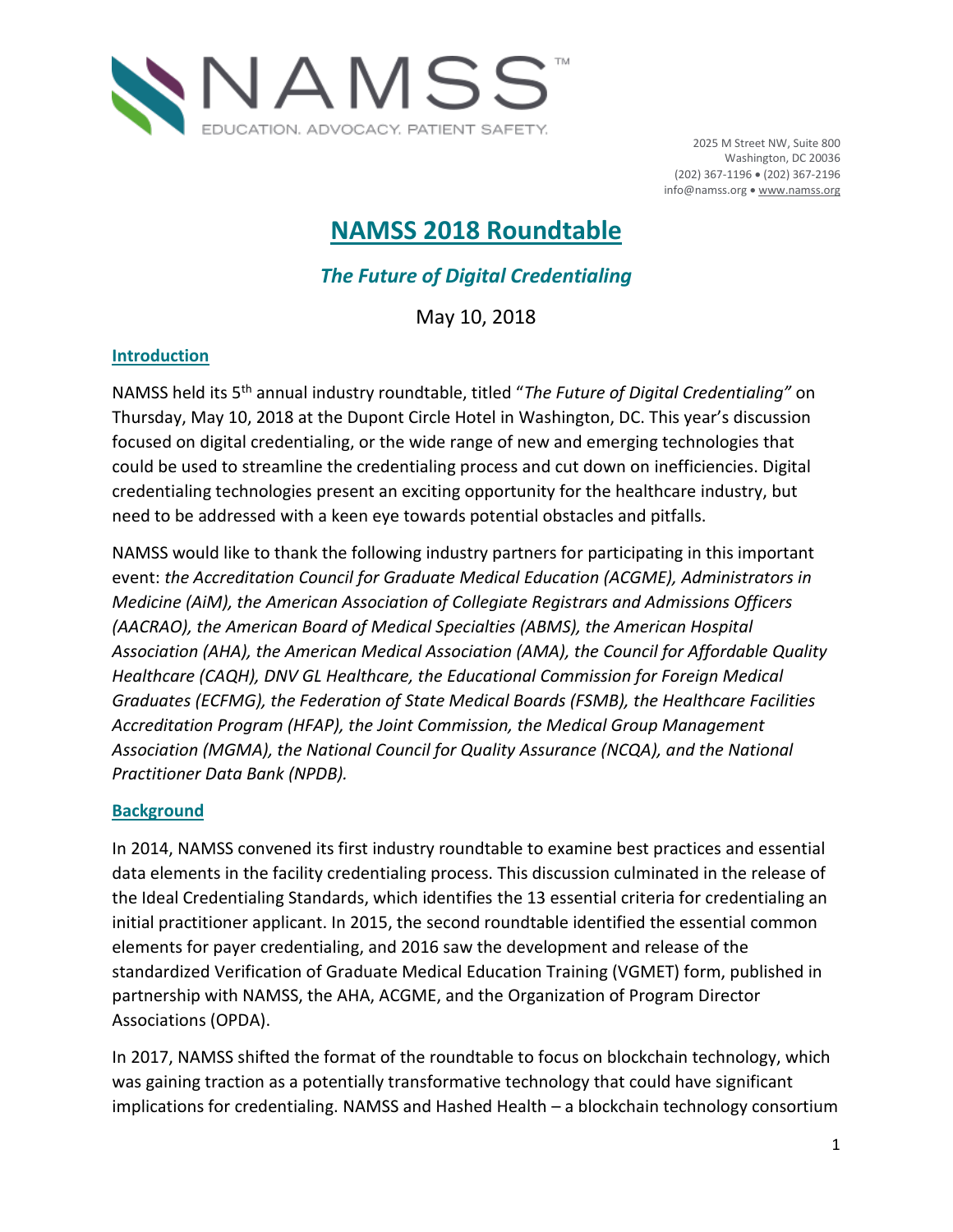focused on healthcare– presented the potential application of blockchain technology for provider credentialing. Participants discussed the impact blockchain could have on credentialing and emphasized the importance of a well-maintained governance structure for any new credentialing application.

## **Discussion**

In 2018, NAMSS convened the roundtable again to continue and expand the discussion in 2017 around new and emerging technologies for the credentialing ecosystem. The participants first heard presentations from two organizations working on developing technology for credentialing – the Professional Credentials Exchange, created in partnership with Hashed Health, and Paradigm, Inc. These presentations, focused on a blockchain-supported marketplace and a digital verification platform, respectively, provided an overview of what potential reforms technology could create for the credentialing process and what could be achieved with existing platforms on the market today.

Participants then engaged in a wide-ranging discussion about the benefits and potential pitfalls for adopting digital credentialing technology. The conversation centered around several focal points:

1. **Process Over Technology**. Participants were impressed by the potential use cases of blockchain, digital signature, and other emerging technologies, but emphasized the importance of not getting caught up in the hype cycle of new applications without effectively planning for their uses. The participants acknowledged that developing a robust process and governance structure for new technology would be much more important than simply picking one buzzworthy innovation.

2. **Standardization Has Proved Useful**. The roundtable participants lauded the work that has already been done regarding streamlining and standardization efforts in healthcare credentialing. Projects like the VGMET Form have set the table for standardization and shown that it is possible to improve the process using existing structures, and a similar focus should be applied to digital credentialing.

3. **Records Are Changing**. Participants acknowledged that the notion of what a record constitutes may be changing. Institutions have evolved beyond solely paper-based records, and some are already issuing digital credentials. The model of transferring these records on an institution-to-institution basis is also evolving, and may become obsolete.

4. **Monetization Needs to be Addressed**. Participants expressed concerns about redefining the way in which credential data is monetized. In a digital credentialing ecosystem, there need to be clear parameters about who ultimately owns the data and who is able to profit from its transmission. Without such guiderails, data exchange could quickly become a race to the bottom to undercut market competitors, which would remove focus from the ultimate goal of patient safety.